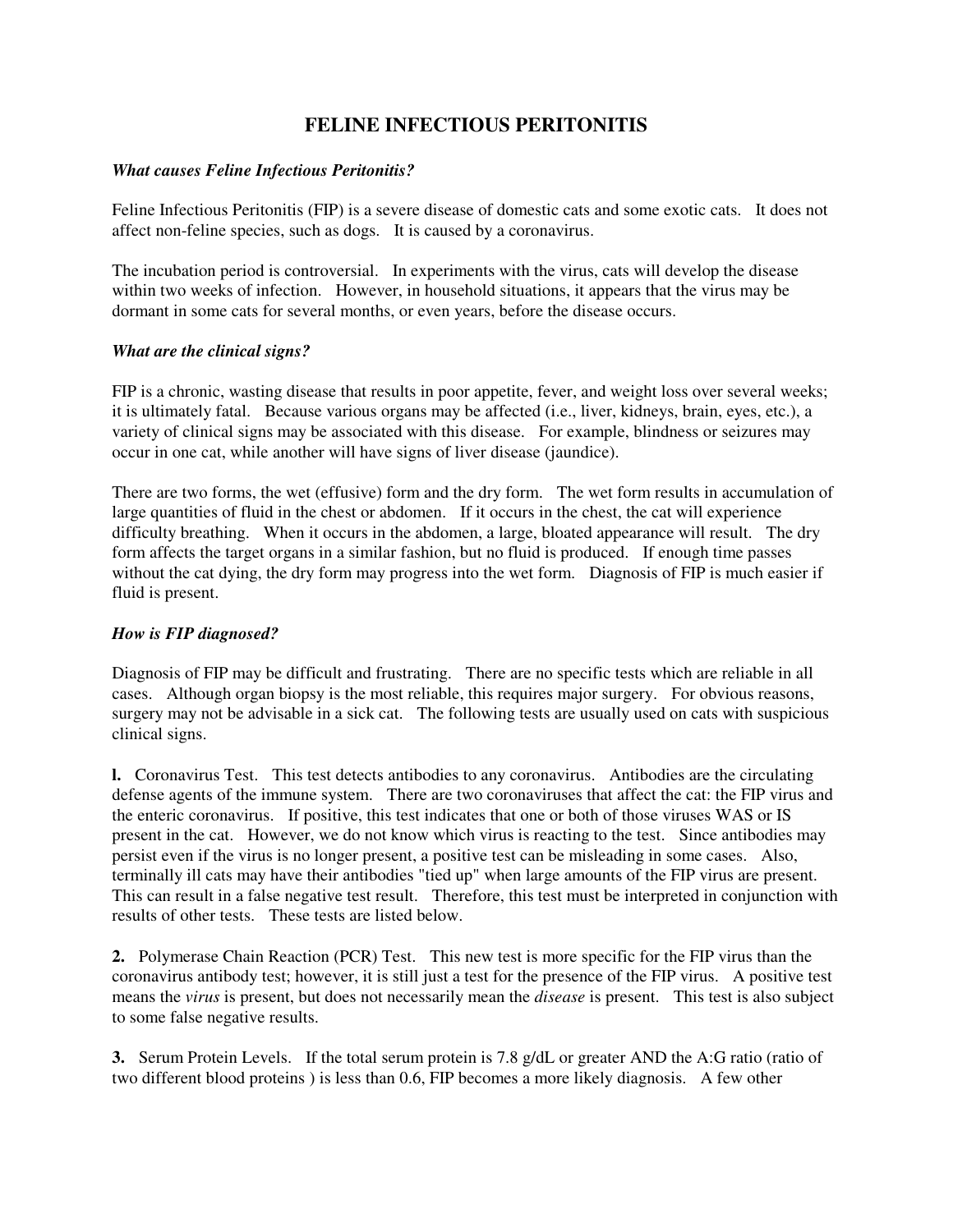diseases may also cause this, but these are also very severe and usually fatal. These findings occur in 50% of the cases of FIP.

**4.** White Blood Cell Count. If the white blood cell count is greater than 25,000 cells/ $\mu$ l, FIP becomes a stronger possibility. However, several other diseases may cause this and some of these are not fatal. Also, many cases of FIP have a normal white blood cell count (less than 18,000 cells/µl).

**5.** Abdominal/Chest Fluid Analysis. If fluid is present, this is a very meaningful test. If the characteristics of the fluid are appropriate and the cat has the correct clinical signs, a diagnosis can be made with greater assurance. Unfortunately, this fluid is not present in the dry form of FIP.

**6.** Fine Needle Aspiration of the Liver or Kidneys. A few cells may be aspirated from the liver or kidney without stressing the cat (i.e., with a local anesthetic in the skin). FIP produces a particular inflammatory pattern in these organs which, although not diagnostic, is strongly suggestive for the disease. This helps to rule out other diseases.

**7.** Radiographs (X-rays) of Chest or Abdomen. Radiographs serve to identify enlargements in organs and the presence of fluid in the chest or abdomen. They are helpful but not diagnostic and are used to decide which other tests are appropriate.

**8.** A combination of three blood tests. Cats with the combination of a low lymphocyte (a white blood cell) count, a high blood globulin (protein) level, and a positive coronavirus antibody test have been shown to have a 94% chance of having FIP.

**9.** Organ biopsy. Organ biopsy is the only test which is diagnostic of FIP. A case workup in the absence of organ biopsy often includes several or all of the above tests. Strongly suggestive findings with several tests often provides the basis for a presumptive diagnosis of FIP.

# *Is FIP contagious?*

As with other viruses, spread of infection to other cats is a concern. However, there are three stages of FIP infection, and significant risk to other cats occurs in only the first two stages.

**1.** The first stage is *initial infection*. During the two to four week period following viral infection of the cat, a large amount of virus is shed; other cats in direct contact with virus will be exposed.

**2.** The second stage is one of *dormancy*. The virus is inactive within the cat, so it causes no disease. If the cat is stressed during this stage, some virus shedding may occur. Otherwise, the cat is not contagious. However, some cats shed enough virus during the stressed period to be a threat to surrounding cats. This stage may last a few weeks to several years.

**3.** The third stage is *clinical illness*. It usually lasts a few weeks and terminates in death of the cat. As a rule, the cat is not contagious during this stage.

### *What is the treatment and prognosis for a cat with FIP?*

Many treatments have been tried for cats with FIP, but none have been consistently successful. Apparently, an occasional cat will recover, but this is the exception rather than the rule. Removing fluid